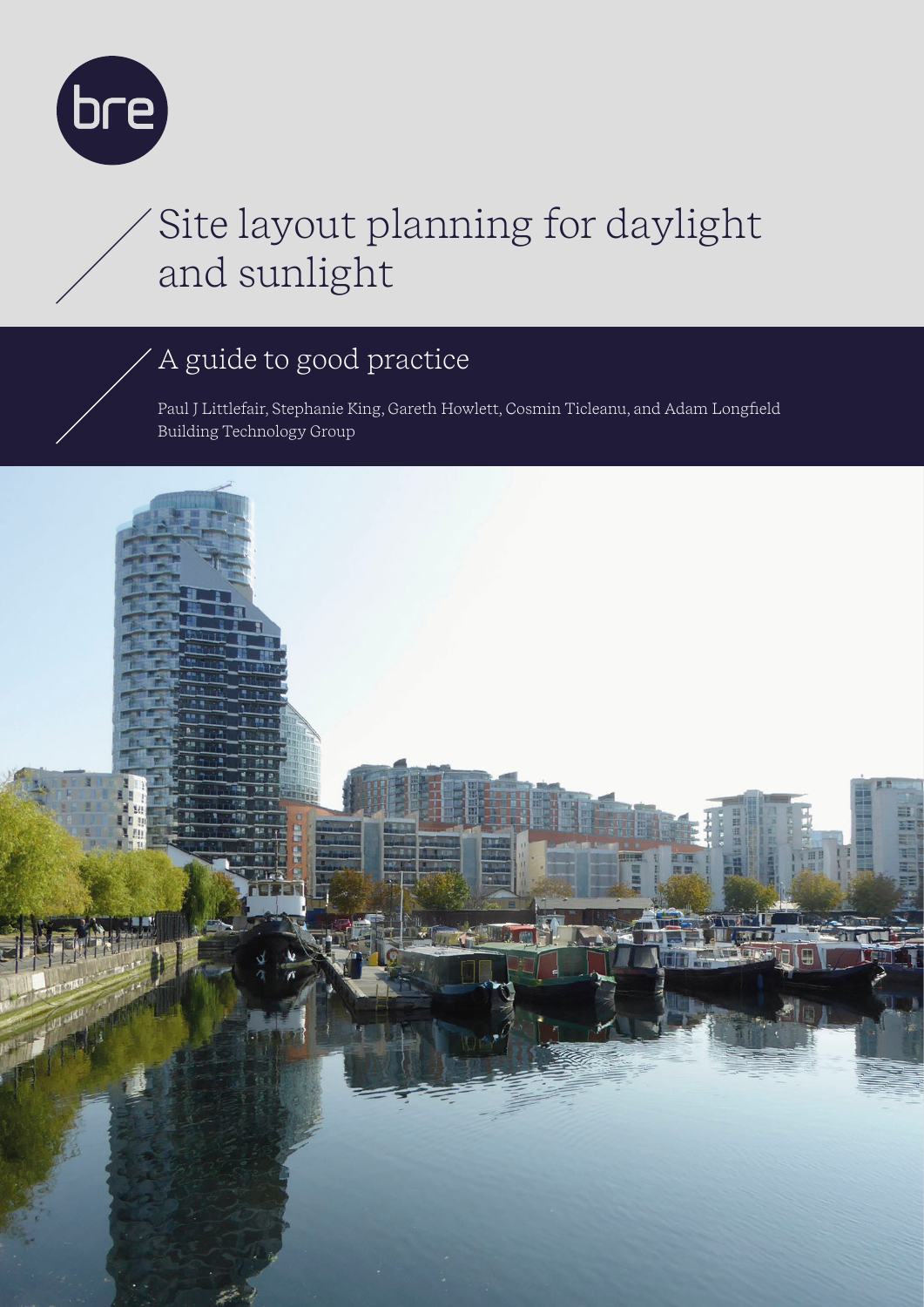### Acknowledgements

This report was produced following an extensive period of consultation with architects, planning officers, consultants, professional institutions, and government officials. Special thanks to Joe Lynes and John Basing, who helped to formulate some of the original guidance here, and to Dr Peter Defoe, who contributed to the section on rights to light.

The contributions of all concerned are gratefully acknowledged.

BR 209 2022 Edition BR 209 ISBN 978-1-84806-483-6 © S&P Global 2022

First published 1991 Second edition 2011 Third edition 2022

BRE is the UK's leading centre of expertise on the built environment, construction, energy use in buildings, fire prevention and control, and risk management. BRE Global and BRE Limited are part of the BRE Group, a world-leading research, consultancy, training, testing, and certification organisation, delivering sustainability and innovation across the built environment and beyond. The BRE Group is wholly owned by the BRE Trust, a registered charity aiming to advance knowledge, innovation and communication in all matters concerning the built environment for the benefit of all. All BRE Group profits are passed to the BRE Trust to promote its charitable objectives.

BRE is committed to providing impartial and authoritative information on all aspects of the built environment. Whilst BRE makes every effort to ensure the accuracy and quality of the information when it is published, BRE does not accept any responsibility or liability for the accuracy, completeness, legality, or reliability of the information contained in this publication. Further, no warranties, guarantees and/or representations of any kind, expressed or implied, are given as to the nature, standard, accuracy or otherwise of the information provided in this publication nor to the suitability or otherwise of the information to any particular circumstance. BRE takes no responsibility for the subsequent use of this information by any person or organisation.

The publisher accepts no responsibility for the persistence or accuracy of URLs referred to in this publication, and does not guarantee that any content on such websites is, or will remain, accurate or appropriate.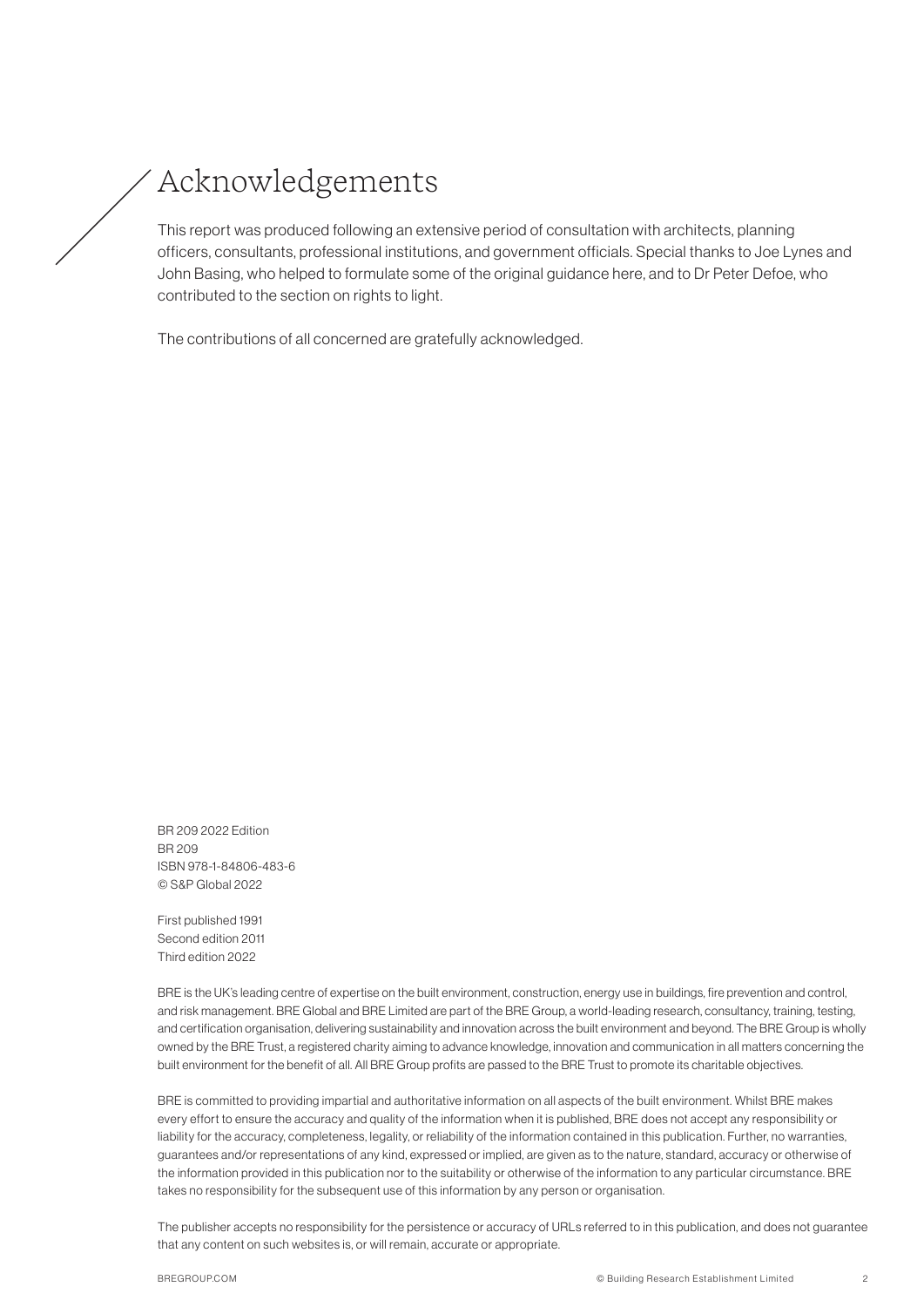### Contents

| Summary                                                                                                                                                     | 4                                                  |
|-------------------------------------------------------------------------------------------------------------------------------------------------------------|----------------------------------------------------|
| How to use the guide                                                                                                                                        | 5                                                  |
| Glossary                                                                                                                                                    | 6                                                  |
| 1. Introduction                                                                                                                                             | 7                                                  |
| 2. Light from the sky                                                                                                                                       | 8                                                  |
| 2.1 New development<br>2.2 Existing buildings<br>2.3 Adjoining development land                                                                             | 8<br>14<br>18                                      |
| 3. Sunlighting                                                                                                                                              | 21                                                 |
| 3.1 New development<br>3.2 Existing buildings<br>3.3 Gardens and open spaces                                                                                | 21<br>24<br>26                                     |
| 4. Solar energy                                                                                                                                             | 30                                                 |
| 4.1 Introduction<br>4.2 Passive solar energy<br>4.3 Photovoltaics<br>4.4 Active solar thermal<br>4.5 General considerations                                 | 30<br>30<br>33<br>34<br>34                         |
| 5. Other issues                                                                                                                                             | 37                                                 |
| 5.1 Introduction<br>5.2 View<br>5.3 Privacy<br>5.4 Security<br>5.5 Access<br>5.6 Enclosure<br>5.7 Microclimate<br>5.8 Solar dazzle<br>5.9 Solar convergence | 37<br>37<br>38<br>38<br>39<br>39<br>40<br>41<br>42 |
| 6. References                                                                                                                                               | 43                                                 |
| 7. Bibliography                                                                                                                                             | 44                                                 |
| Appendix A: Indicators to calculate access to skylight, sunlight, and solar radiation                                                                       | 46                                                 |
| Appendix B: Waldram diagram to calculate vertical sky component                                                                                             | 68                                                 |
| Appendix D: Plotting the no sky line                                                                                                                        | 79                                                 |
| Appendix E: Rights to light                                                                                                                                 | 83                                                 |
| Appendix F: Setting alternative target values for skylight and sunlight access                                                                              | 85                                                 |
| Appendix G: Trees and hedges                                                                                                                                | 88                                                 |
| Appendix H: Environmental impact assessment                                                                                                                 | 92                                                 |
|                                                                                                                                                             |                                                    |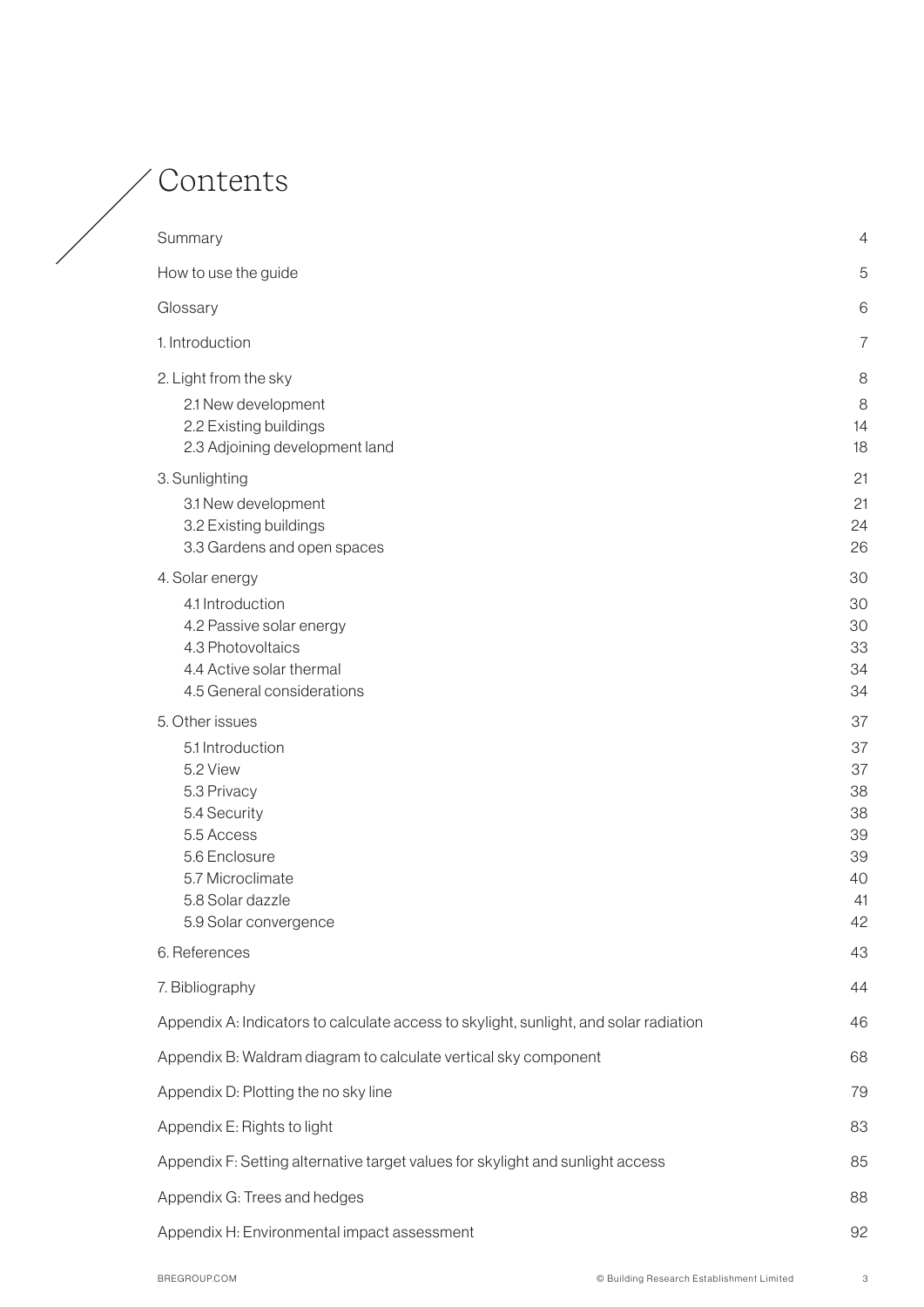### <span id="page-3-0"></span>Summary

This guide gives advice on site layout planning to achieve good sunlighting and daylighting, both within buildings and in the open spaces between them. It is intended to be used in conjunction with the interior daylight recommendations for new buildings in the British Standard Daylight in buildings, BS EN 17037. It contains guidance on site layout to provide good natural lighting within a new development; safeguarding of daylight and sunlight within existing buildings nearby; and the protection of daylighting of adjoining land for future development. A special section deals with loss of solar radiation for solar panels and for passive solar buildings that use the sun as a source of heating energy. Guidance is also given on the sunlighting of gardens and amenity areas. Issues like privacy, enclosure, microclimate, road layout, and security are briefly reviewed. The appendices contain methods to quantify access to sunlight and daylight within a layout.

This report is a comprehensive revision of the 2011 edition of *Site layout planning for daylight and sunlight:* a guide to good practice. It is purely advisory and the numerical target values within it may be varied to meet the needs of the development and its location. Appendix F explains how this can be done in a logical way, while retaining consistency with the British Standard recommendations on interior daylighting.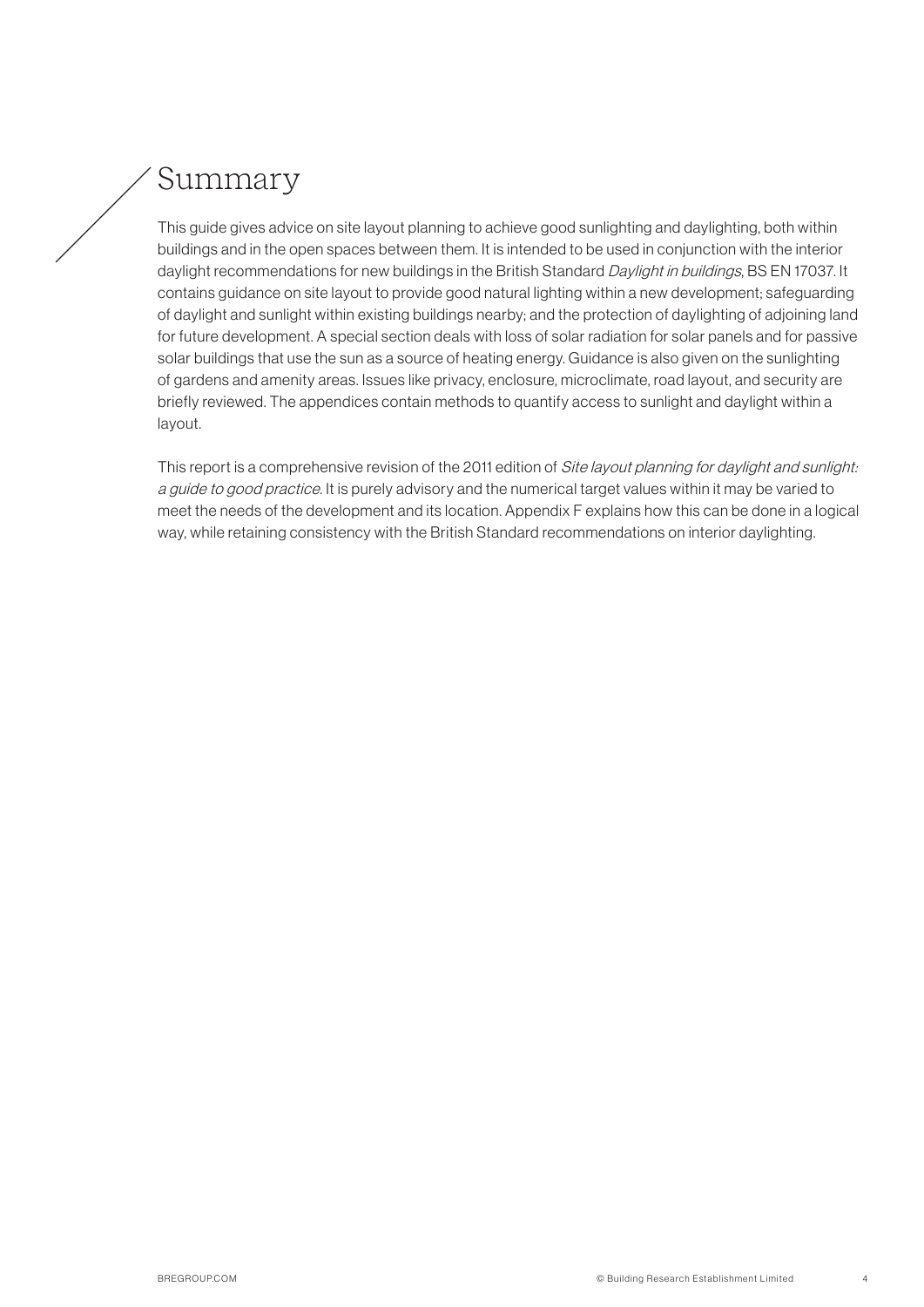### <span id="page-4-0"></span>How to use the guide

Before using this guide, read the introduction (section 1) which sets out the scope and nature of the guidance.

### Summary of content

#### Terms and definitions

A glossary of terms and definitions used within the guide is on page 6.

#### Designing for good daylighting and sunlighting within a new development

Refer to Section 2.1 in Section 2 Light from the sky, section 3.1 in Section 3 Sunlighting, and Appendix C. Section 4 explains how to plan for winter solar heat gain. If there is a conflict with other requirements, Section 5 gives advice.

#### Protecting the daylighting and sunlighting of existing buildings

See Sections 2.2 and 3.2. Appendix E explains rights to light.

#### Daylighting of land adjoining a development

This is covered in Section 2.3. Section 3.3 deals with sunlight in gardens and other open spaces between buildings.

#### Loss of radiation to solar panels

This is covered in section 4.

#### Trees and hedges

Appendix G gives guidance on trees.

#### Environmental impact assessment

Appendix H explains how to apply the guidance on environmental impact assessment.

The other appendices contain calculation methods and data to help assess the daylighting and sunlighting within a site layout.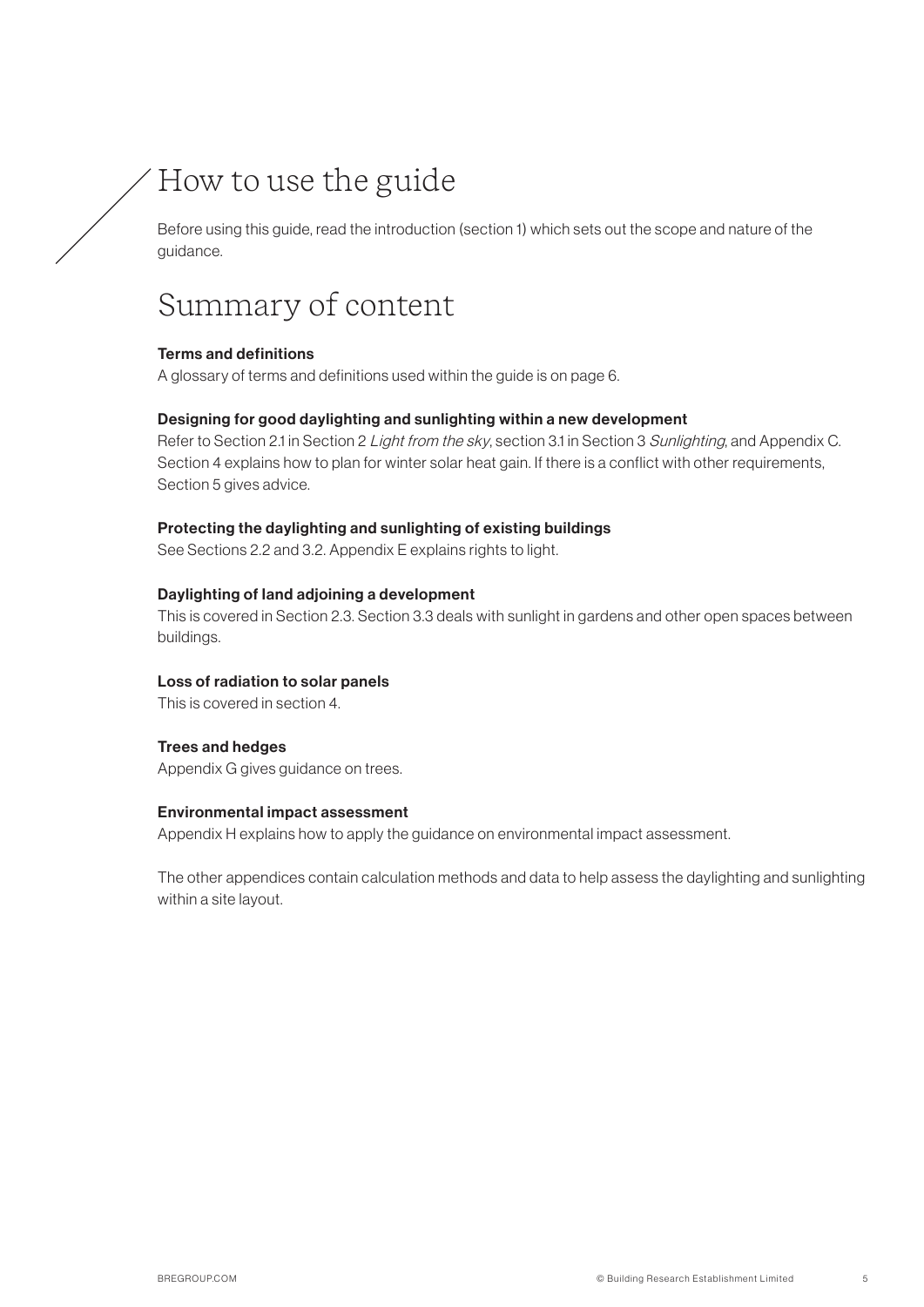## <span id="page-5-0"></span>Glossary

| Illuminance                                  | A measure of the amount of light falling on a surface, usually measured in lux.                                                                                                                                                                                                                                                                                                                                                                                             |
|----------------------------------------------|-----------------------------------------------------------------------------------------------------------------------------------------------------------------------------------------------------------------------------------------------------------------------------------------------------------------------------------------------------------------------------------------------------------------------------------------------------------------------------|
| Target illuminance $(E_{\tau})$              | Illuminance from daylight that should be achieved for at least half of annual daylight<br>hours across a specified fraction of the reference plane in a daylit space.                                                                                                                                                                                                                                                                                                       |
| Minimum target<br>illuminance $(E_{\tau_M})$ | Illuminance from daylight that should be achieved for at least half of annual daylight<br>hours across 95% of the reference plane in spaces with vertical and/or inclined day-<br>light apertures.                                                                                                                                                                                                                                                                          |
| Daylight factor (D)                          | Ratio of total daylight illuminance at a reference point on the working plane within a<br>space to outdoor illuminance on a horizontal plane due to an unobstructed CIE stan-<br>dard overcast sky. Thus a 1% D would mean that the indoor illuminance at that point in<br>the space would be one hundredth the outdoor unobstructed horizontal illuminance.                                                                                                                |
| <b>Target daylight factor</b>                | Daylight factor value equivalent to the target illuminance to be exceeded for more than<br>half of annual daylight hours over a specified fraction of the reference plane within a<br>daylit space.                                                                                                                                                                                                                                                                         |
| <b>Minimum target</b><br>daylight factor     | Daylight factor value equivalent to the minimum target illuminance to be exceeded for<br>more than half of annual daylight hours over 95% of the reference plane within spaces<br>with vertical and/or inclined daylight apertures.                                                                                                                                                                                                                                         |
| <b>CIE</b> standard<br>overcast sky          | A completely overcast sky for which the ratio of its luminance $Ly$ at an angle of eleva-<br>tion $\gamma$ above the horizontal to the luminance $Lz$ at the zenith is given by:<br>$L\gamma = Lz \frac{(1+2\sin\gamma)}{3}$                                                                                                                                                                                                                                                |
|                                              | A CIE standard overcast sky is darkest at the horizon and brightest at the zenith (verti-<br>cally overhead).                                                                                                                                                                                                                                                                                                                                                               |
| Daylight, natural light                      | Combined skylight and sunlight.                                                                                                                                                                                                                                                                                                                                                                                                                                             |
| No sky line                                  | The outline on the working plane of the area from which no sky can be seen.                                                                                                                                                                                                                                                                                                                                                                                                 |
| <b>Obstruction angle</b>                     | The angular altitude of the top of an obstruction above the horizontal, measured from<br>a reference point in a vertical plane in a section perpendicular to the vertical plane.                                                                                                                                                                                                                                                                                            |
| <b>Annual probable</b><br>sunlight hours     | The long-term average of the total number of hours during a year in which direct sun-<br>light reaches the unobstructed ground (when clouds are taken into account).                                                                                                                                                                                                                                                                                                        |
| <b>Sky factor</b>                            | This is used in rights to light calculations. It is the ratio of the parts of illuminance at a<br>point on a given plane that would be received directly through unglazed openings from<br>a sky of uniform luminance, to the illuminance on a horizontal plane due to an unob-<br>structed hemisphere of this sky. The sky factor does not include reflected light, either<br>from outdoor or indoor surfaces.                                                             |
| <b>Vertical sky</b><br>component (VSC)       | This is a measure of the amount of light reaching a window. It is the ratio of that part<br>of illuminance, at a point on a given vertical plane, that is received directly from a CIE<br>standard overcast sky, to illuminance on a horizontal plane due to an<br>unobstructed hemisphere of this sky. Usually the 'given vertical plane' is the outside of<br>a window wall. The VSC does not include reflected light, either from the ground or from<br>other buildings. |
| Reference plane or<br>working plane          | Horizontal, vertical, or inclined plane in which a visual task lies. Normally the working<br>plane may be taken to be horizontal, 0.85 m above the floor in houses and factories,<br>0.7 m above the floor in offices.                                                                                                                                                                                                                                                      |
| Assessment grid                              | Grid of calculation points on the reference plane that is used to calculate daylight<br>factor or illuminance from daylight. Also known as calculation grid.                                                                                                                                                                                                                                                                                                                |
| (Solar) irradiance                           | A measure of the amount of solar radiation (including infrared and ultraviolet radiation<br>as well as daylight) falling on a surface. Usually measured in Watts per square metre.                                                                                                                                                                                                                                                                                          |